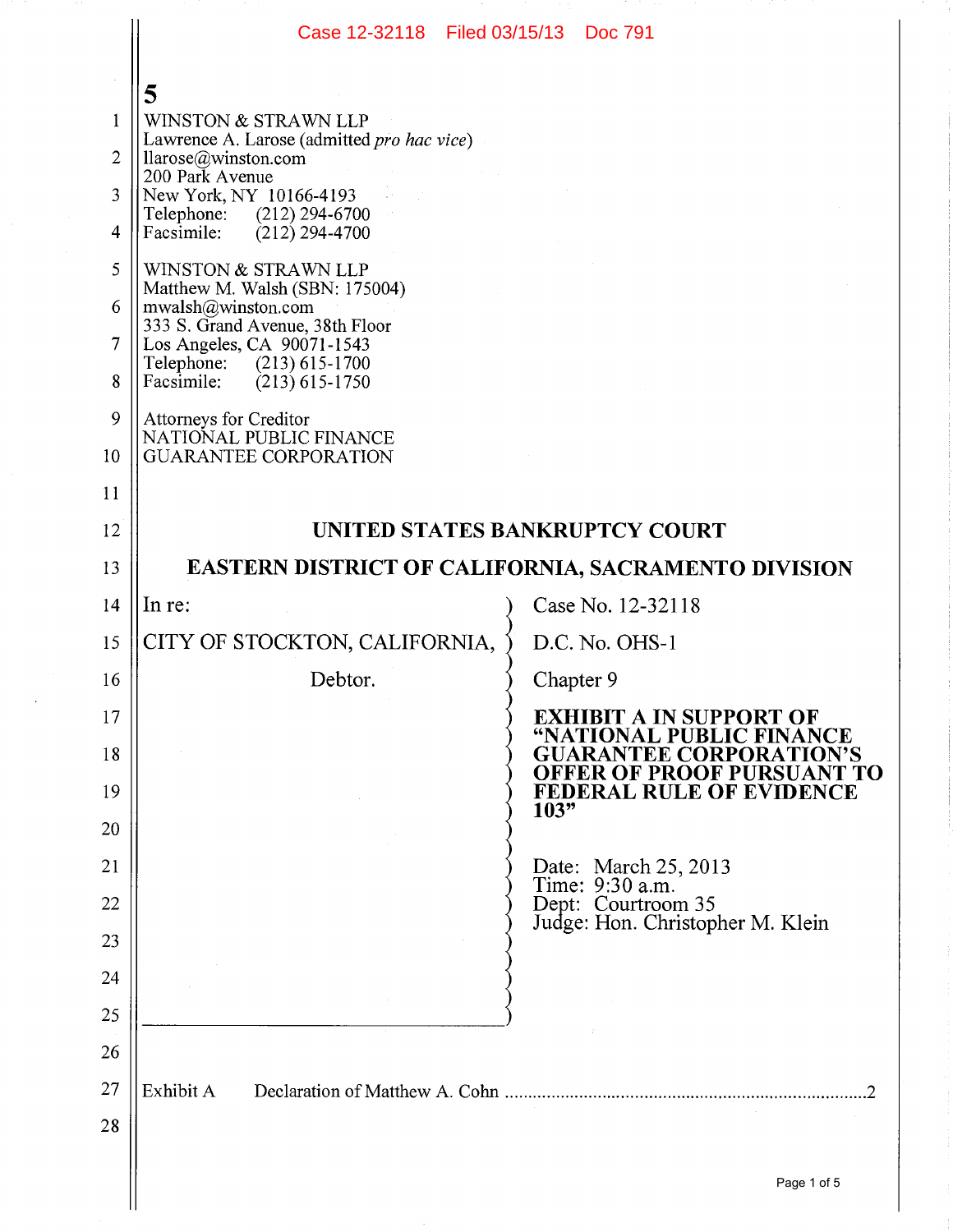Case 12-32118 Filed 03/15/13 Doc 791

## **Exhibit A**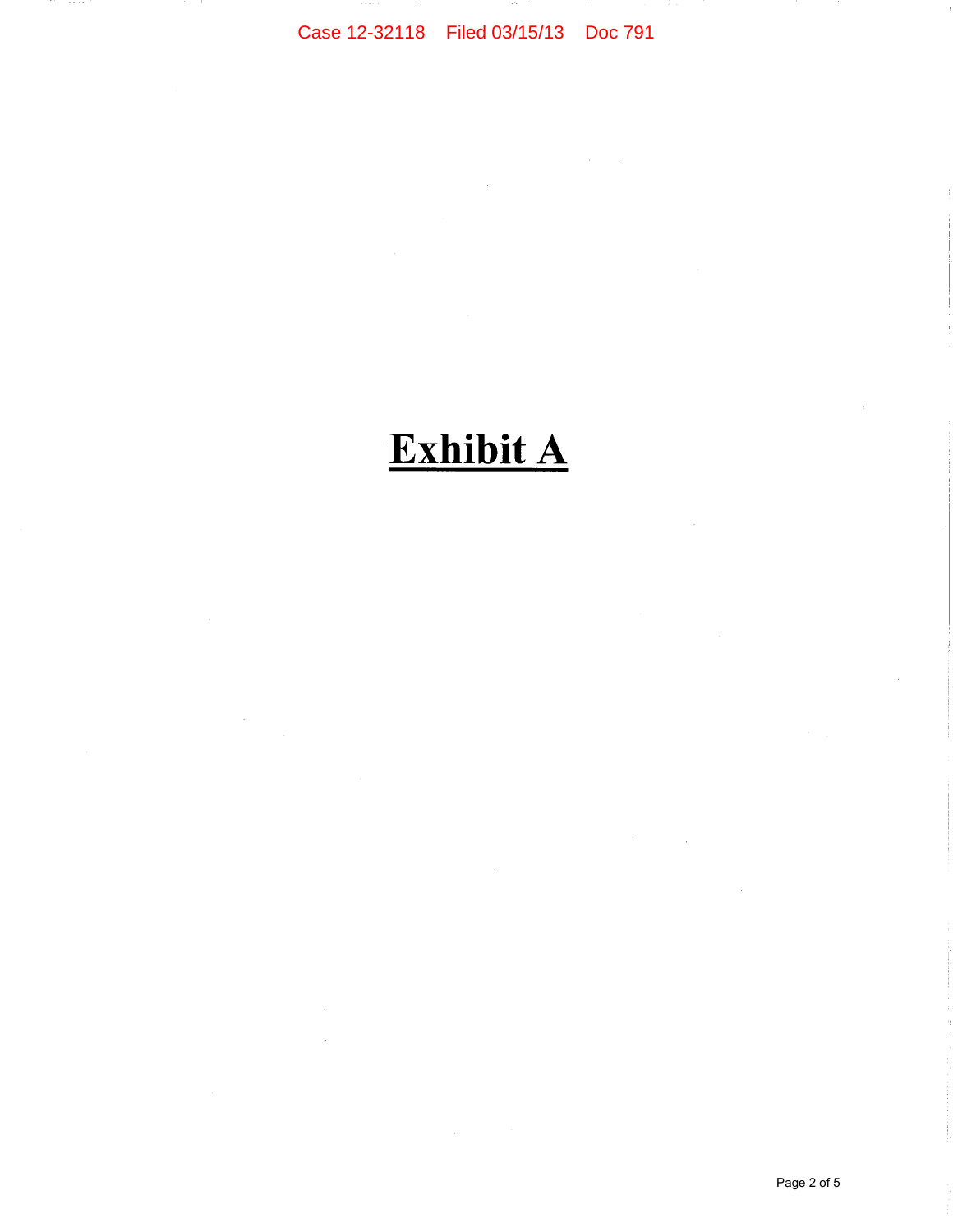|                | Case 12-32118   Filed 03/15/13                                                    |             | <b>Doc 791</b>                        |
|----------------|-----------------------------------------------------------------------------------|-------------|---------------------------------------|
|                |                                                                                   |             |                                       |
| $\mathbf{1}$   | WINSTON & STRAWN LLP                                                              |             |                                       |
| $\overline{2}$ | Lawrence A. Larose (admitted pro hac vice)<br>llarcse@winston.com                 |             |                                       |
| 3              | 200 Park Avenue<br>New York, NY 10166-4193                                        |             |                                       |
| $\overline{4}$ | Telephone: (212) 294-6700<br>$(212)$ 294-4700<br>Facsimile:                       |             |                                       |
| 5              | WINSTON & STRAWN LLP                                                              |             |                                       |
| 6              | Matthew M. Walsh (SBN: 175004)<br>mwalsh@winston.com                              |             |                                       |
| $\overline{7}$ | 333 S. Grand Avenue, 38th Floor<br>Los Angeles, CA 90071-1543                     |             |                                       |
| 8              | Telephone: (213) 615-1700<br>Facsimile:<br>$(213)$ 615-1750                       |             |                                       |
| 9              | Attorneys for Creditor<br>NATIONAL PUBLIC FINANCE<br><b>GUARANTEE CORPORATION</b> |             |                                       |
| 10             |                                                                                   |             |                                       |
| 11             |                                                                                   |             |                                       |
| 12             | UNITED STATES BANKRUPTCY COURT                                                    |             |                                       |
| 13             | <b>EASTERN DISTRICT OF CALIFORNIA, SACRAMENTO DIVISION</b>                        |             |                                       |
| 14             | In re:                                                                            |             | Case No. 12-32118                     |
| 15             | CITY OF STOCKTON, CALIFORNIA,                                                     |             | D.C. No. OHS-1                        |
| 16             | Debtor.                                                                           | Chapter 9   |                                       |
| 17             |                                                                                   | <b>COHN</b> | DECLARATION OF MATTHEW A.             |
| 18             |                                                                                   |             | Date: March 25, 2013                  |
| 19             |                                                                                   |             | Time: 9:30 a.m.<br>Dept: Courtroom 35 |
| 20             |                                                                                   |             | Judge: Hon. Christopher M. Klein      |
| 21             |                                                                                   |             |                                       |
| 22             |                                                                                   |             |                                       |
| 23             |                                                                                   |             |                                       |
| 24<br>25       |                                                                                   |             |                                       |
| 26             |                                                                                   |             |                                       |
| 27             |                                                                                   |             |                                       |
| 28             |                                                                                   |             |                                       |
|                |                                                                                   |             |                                       |
|                |                                                                                   |             | Page 3 of 5                           |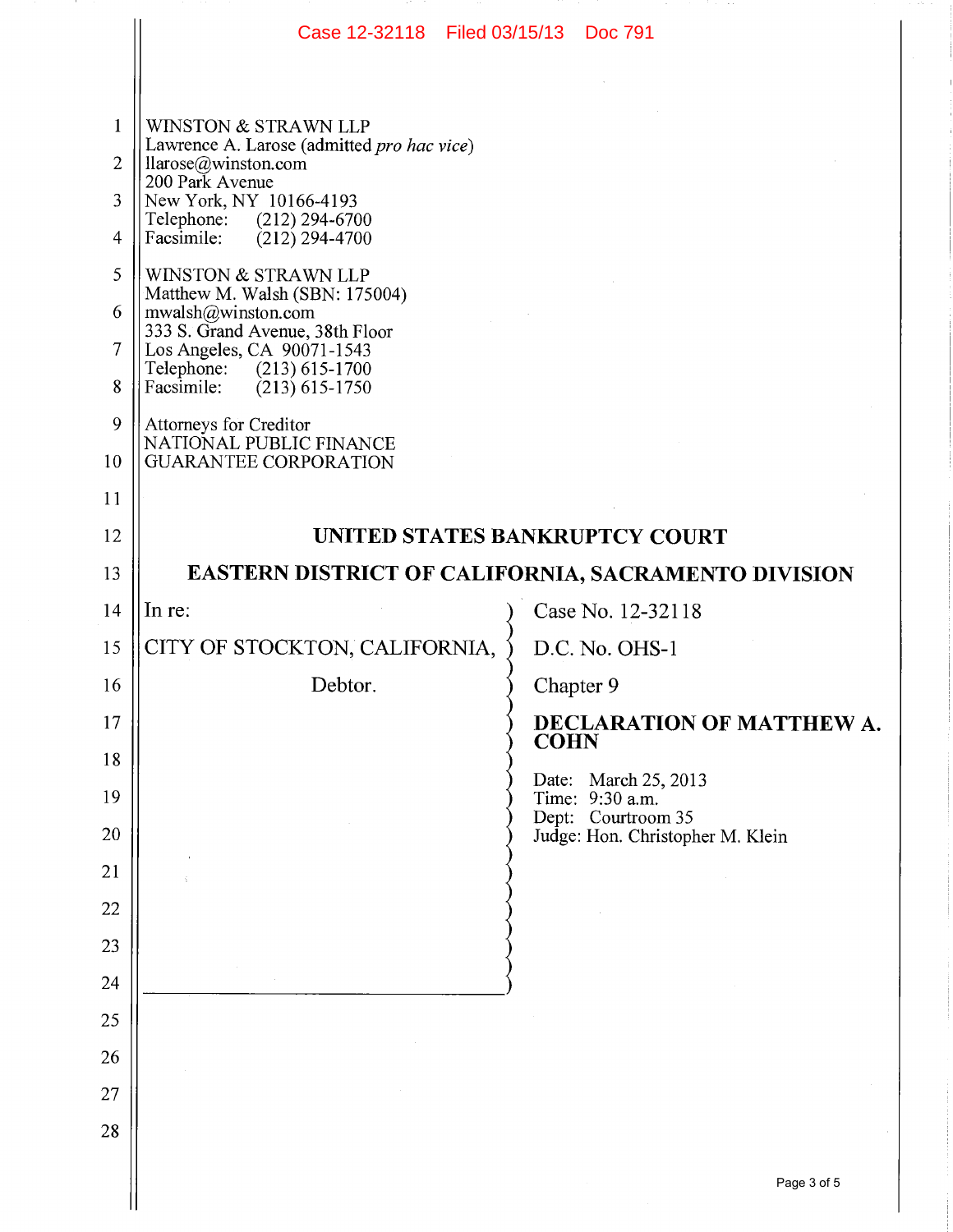## Case 12-32118 Filed 03/15/13 Doc 791

I, Matthew A. Cohn, declare as follows:

1. I am Director of Optinuity Alliance Resources, an affiliate of creditor National Public Finance Guarantee Corporation ("National"). I make this declaration of my own personal knowledge and, if called upon to do so, I could and would testify to the facts set forth herein. 2 3 4

2. In connection with the City of Stockton, California's (the "City") chapter 9 bankruptcy filing, National, with its counsel and financial advisors, attended mediation sessions called by the City under the California state statute generally known as "AB 506" on May 15 and 16, 2012. Prior to these mediation sessions, National, and its counsel and financial advisors attended due diligence meetings called by the City on April 30 and May 1, 2012 and participated in certain organizational conference calls. 5 6 7 8 9 10

3. On May 7, 2012, the City delivered to National, its counsel and its financial advisors a 790-page document titled "Proposals for Modification to Obligations Under AB 506 Process" (the "Ask"). 11 12 13

4. On May 15, at the first mediation session, National expressed its position to the City that the Ask (i) was discriminatory among unsecured creditors because it failed to address the City's pension liabilities, and (ii) was not a feasible plan because, even if the City obtained all the concessions it requested, the City would still remain insolvent. Having heard National's objections on day one, counsel to the City reported that he would discuss them with the City. 14 15 16 17 18

5. On May 16, at the second mediation session attended by National, officials from the City attended the mediation session and reported that (i) at a closed meeting the previous evening the City Council had reaffirmed unanimously its decision not to seek concessions from CalPERS or any other party relating to its pension liability, and (ii) the City had no other changes or additions to the Ask. After the City's presentation, the mediator declared that there did not appear to be much more to discuss and the mediation session ended. National was not invited to any other AB 506 mediation sessions. 19 20 21 22 23 24 25

26

1

27 28

 $-1-$